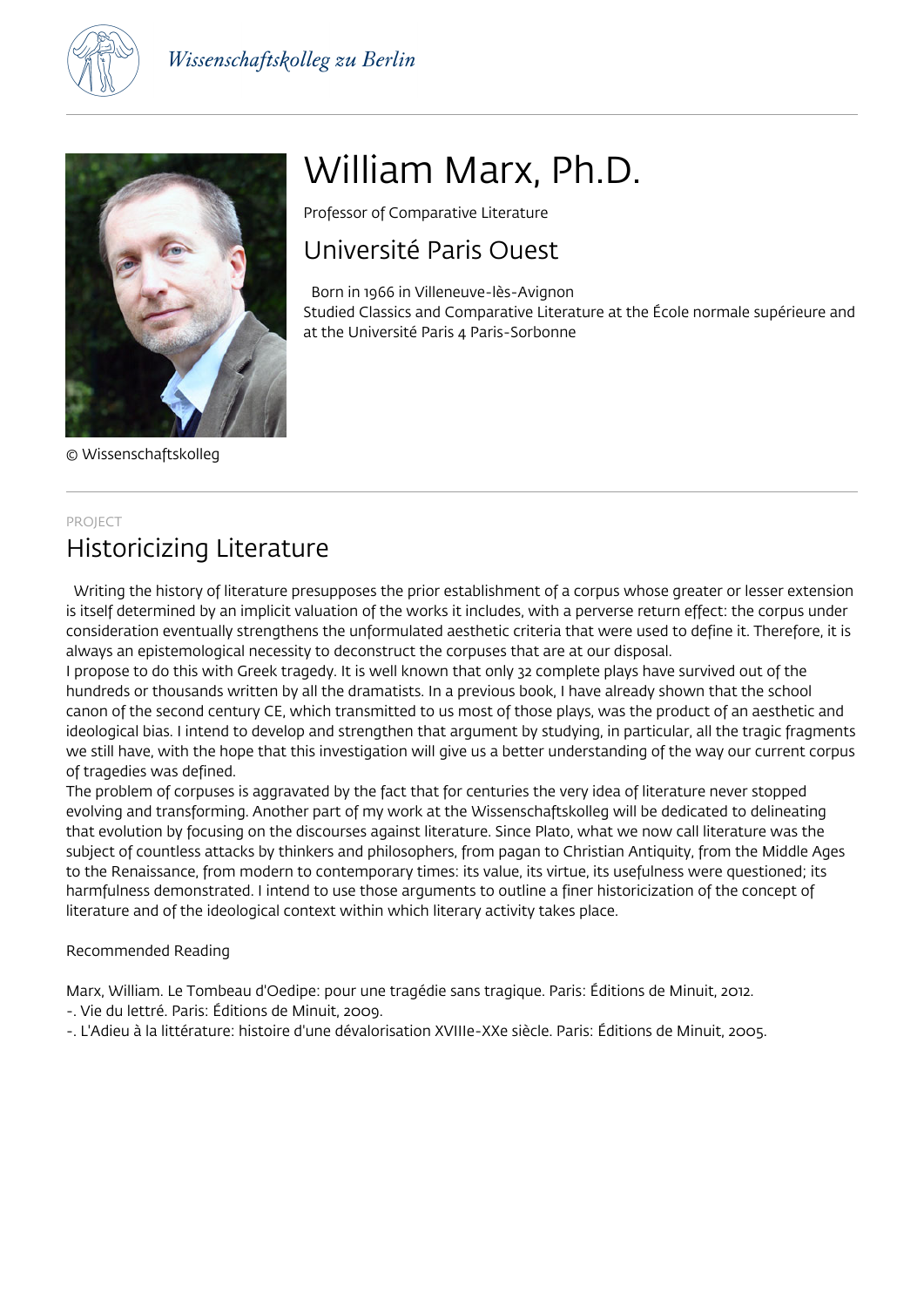#### TUESDAY COLLOQUIUM, 14.10.2014

### What is Literature? What was Greek Tragedy?

 What is literature? One would usually define it today as including fiction, poetry, theatre, and perhaps essays too. Is there a common feature between those four elements? The two traditional answers to that question are that literature is used to give reading pleasure, and that it attaches a specific importance to the way it is written or formulated. However, for many reasons, those two answers appear quite problematic and mostly unconvincing.

Actually, literature is just what we call literature, i.e. a matter of convention. If on a conceptual level its definition is so weak, compared to other arts that aim to produce linguistic objects (philosophy, history, sciences, etc.), it is because during its whole history literature was defined from the outside, by discourses that entered into competition with it and knew better how to mark their own territories. In witness of that struggle there is a whole range of attacks against literature since Plato till today, questioning the value of literature, its virtue, its usefulness, demonstrating how harmful it is, and providing actually a negative description of the literature of their time. Such discourses allow paradoxically a better understanding of this same literature they want to attack, and of the ideological context within which the literary activity takes place.

What was Greek tragedy? The history of Greek tragedy is no less problematic and contingent than the history of literature. Everyone believes to know what a Greek tragedy is: a Greek play with a "tragic" ending, where the hero is crushed by destiny. The problem is that not all the tragedies we know correspond to that definition: there is in particular a whole bunch of tragedies with happy endings, many of them by Euripides, who usually appears for this reason as the least "tragic" among the three great tragic playwrights.

However, the fact that we know so many happy-ended tragedies by Euripides is just an artefact of the transmission of Euripides tragedies. Unlike Aeschylus and Sophocles, Euripides corpus mixes actually two heterogeneous families of plays: the ones were selected for academic and school purposes around the 3rd century CE, the others were transmitted to us in a purely random way. A comparison between those two groups leads to stunning discoveries. If we had only the plays of the first group, as it is the case with Aeschylus and Sophocles, Euripides would appear as much more "tragic" than the two other playwrights. As a result, the frequency of "tragic" endings turns out to be just a by-product of the school canon of the 2nd century, which was possibly influenced by Stoic philosophy. One cannot even exclude the possibility that, paradoxically enough, a large number of Greek tragedies, if not the vast majority, had a happy ending.

#### PUBLICATIONS FROM THE FELLOWS' LIBRARY

Marx, William ([Paris],2021) Des étoiles nouvelles : quand la littérature découvre le monde https://kxp.k10plus.de/DB=9.663/PPNSET?PPN=1758652322 Paradoxe https://kxp.k10plus.de/DB=9.663/PPNSET?PPN=1758652322 Marx, William ([Paris],2020) Vivre dans la bibliothèque du monde https://kxp.k10plus.de/DB=9.663/PPNSET?PPN=1739029011 Leçons inaugurales du Collège de France ; 294 https://kxp.k10plus.de/DB=9.663/PPNSET?PPN=1739029011 Marx, William (Paris,2018) Un savoir gai https://kxp.k10plus.de/DB=9.663/PPNSET?PPN=1006098054

#### Marx, William (Cambridge, Massachusetts,2018)

#### The hatred of literature

https://kxp.k10plus.de/DB=9.663/PPNSET?PPN=892750456